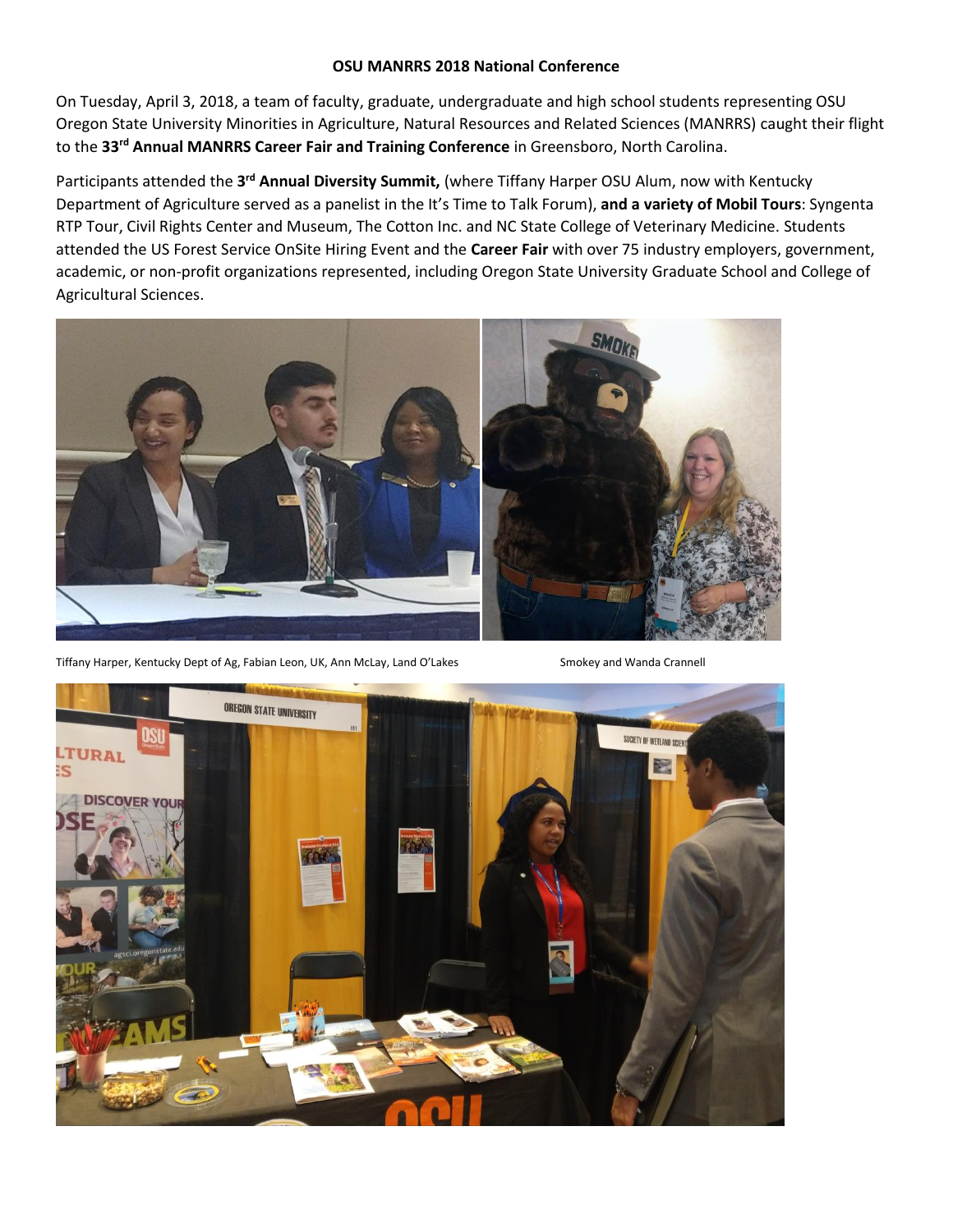Students attended a variety of **professional development workshops with over 32 choices**, i.e. Are you Clean or Dirty?; The Pathway to Graduate School: What You Need to do Now to Succeed Later; Does Your Money Make \$ense?; Racial and Gender Microaggressions: Impacts on Personal Growth and Leadership Self-Efficacy; Navigating Corporate America-Preparation, Pitfalls, and Progression; Diversity, Cultural Awareness, and Human Relations, as well as Do People Get What Your Research Is Really About?, presented by Dr. Hams and Johannah Hamilton.

Having submitted their abstracts and/or previously selected for presentation:

Undergraduate Research Poster – Ananiya Demessie, Title: Biosynthesis of Trestatin in Streptomyces dimorphogenes – Certificate of Excellence

Oral Undergraduate Research – Trisha Chau. Title: Type A Dissection Patients Experiencing Post-Operative CVA. **National 3rd place award**



Oral Graduate Research – Smit Vasquez-Caballero, Title: Ecological-Economic Model of a Mixed Stock Fishery. **National 1st place Award**

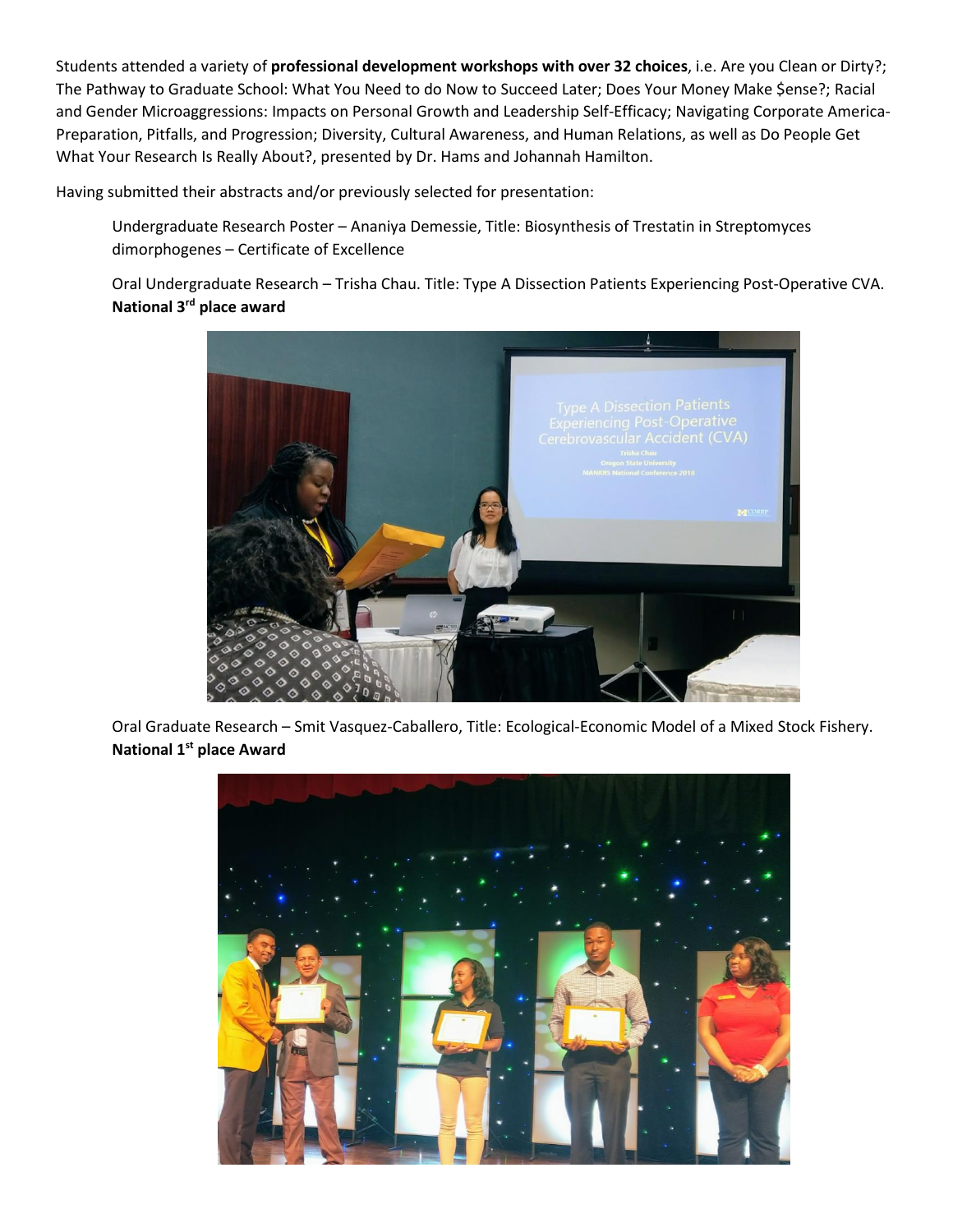Impromptu Speaking – Angel Torres – Certificate of Excellence

Elevator Speech – Johannah Hamilton – Certificate of Excellence

OSU Group competitions included a team for MANRRS Bowl Competition, Bunge International Agricultural Economics Case Study Competition, as well as the Regional and National Chapter of the Year!



OSU MANRRS received 2<sup>nd</sup> place in the Bunge International Agricultural Economics Case Study Competition, with Purdue receiving first and University of Illinois, third.

OSU MANRRS as the Region VI Outstanding Chapter award winner, moved on to the finals with the following:

Region 1: University of Maryland-Eastern Shore Region 2: North Carolina A&T State University Region 3: University of Kentucky Region 4: Lincoln University Region 5: Purdue University Region 6: Oregon State University



Each chapter presenting their Chapter's work in professional development, leadership, community service, and promotion of the National Society, the results were tabulated by the panel of 6 judges.

For the seventh consecutive year, **Oregon State University received National 2nd place in the COYA**. Congratulations to UK for their  $6<sup>th</sup>$  consecutive 1<sup>st</sup> place Chapter of the Year award recognition.